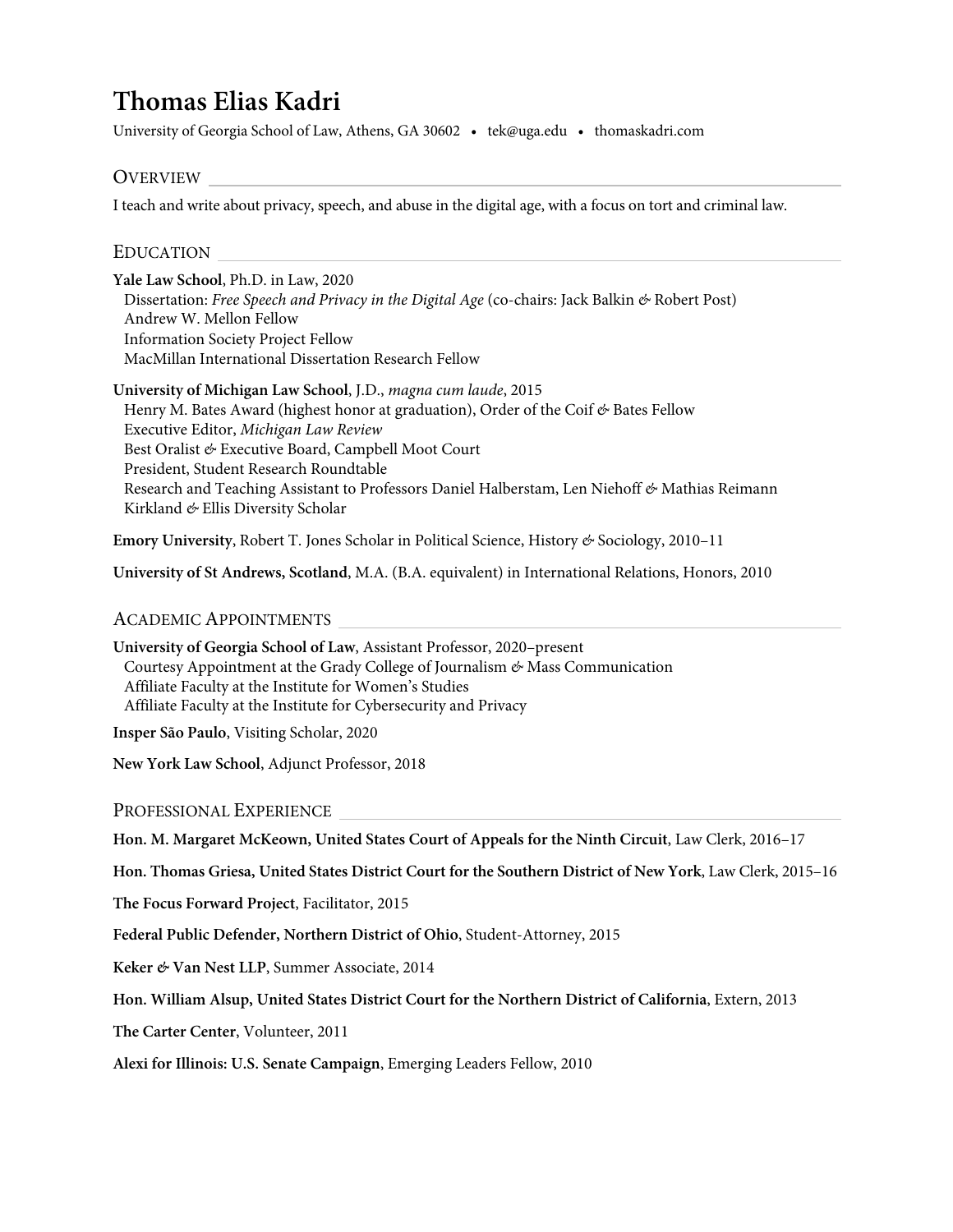#### GRANTS

#### **National Science Foundation – \$750,000 (2021–24)**

Co-Principle Investigator with Augusta University School of Computer *&* Cyber Sciences colleagues on Award #2131496: *A Socio-Technical Framework for Handling Digital Evidence with Security and Privacy Assurances*

#### **Provost's Affordable Course Materials Grant – \$5,000 (2022)**

Award to create affordable and open-access book, *Cybercrime Scenarios*

#### **Provost's Affordable Course Materials Grant – \$5,000 (2021)**

Award to create affordable and open-access book, *Tort Law: Cases & Critique*

#### BOOKS *&* CHAPTERS

#### **TORT LAW: CASES & CRITIQUE**

Published online at https://www.thomaskadri.com/casebook under CC BY-NC license (2021)

#### *Cy Près Settlements in Privacy Class Actions*

CLASS ACTIONS IN PRIVACY LAW (Routledge, 2020) (with Ignacio Cofone) Published as *Acuerdos Cy Près en Acciones de Clase sobre Privacidad*, 2 REV. JURÍDICA AUSTRAL 33 (2021)

#### ARTICLES *&* ESSAYS

#### *Platform Federalism* (work-in-progress)

#### *Interoperable Obscurity*

J. FREE SPEECH L. (forthcoming 2022) Publishing in MEDIA AS A GOVERNANCE INSTITUTION (Cambridge University Press, forthcoming 2022)

## *Platforms as Blackacres*

68 UCLA L. REV. 1184 (2022)

#### *Digital Gatekeepers*

99 TEXAS L. REV. 951 (2021) Reviewed in Anupam Chander, *Storming Zuckerberg's Castle*, 100 TEXAS L. REV. ONLINE 67 (2021)

#### *Networks of Empathy*

2020 UTAH L. REV. 1075 (2020)

#### *Drawing Trump Naked: Curbing the Right of Publicity to Protect Public Discourse* 78 MD. L. REV. 899 (2019)

## *Fumbling the First Amendment: The Right of Publicity Goes 2–0 Against Freedom of Expression* 112 MICH. L. REV. 1519 (2014)

*The Tools of Political Dissent: A First Amendment Guide to Gun Registries* 112 MICH. L. REV. FIRST IMPRESSIONS 124 (2014)

#### POPULAR PUBLICATIONS

*The Legal Implications of Synthetic and Manipulated Media*, CARNEGIE ENDOWMENT (Nov. 15, 2019)

*How Supreme a Court?*, SLATE (Nov. 19, 2018)

*How to Make Facebook's 'Supreme Court' Work*, N.Y. TIMES (Nov. 17, 2018)

*Speech v. Speakers*, SLATE (Jan. 18, 2018)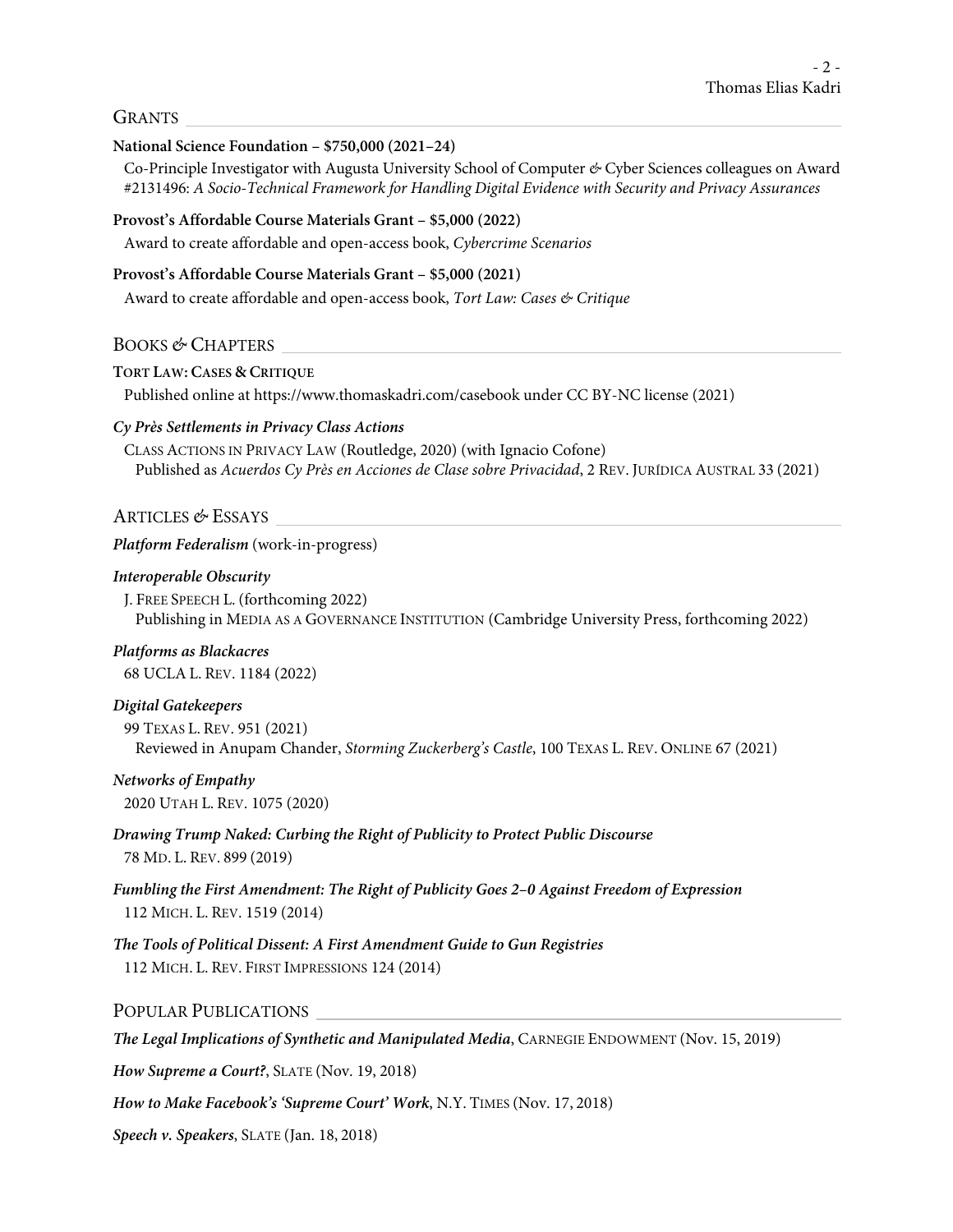## TEACHING EXPERIENCE

#### **University of Georgia School of Law**

Cybercrime: Spring 2021, 2022 Digital Abuse: Spring 2021, 2022 Torts: Fall 2020, 2021

#### **New York Law School**

Cybercrime: Summer 2018 (co-taught with Mary Anne Franks)

#### **Yale Law School**

Current Issues in Internet Law: Spring 2018

#### **University of Michigan Law School**

Transnational Law: Spring 2015 (co-created and administered with Mathias Reimann)

Additional guest lectures at Yale Law School, University of Michigan Law School, University of Oxford, Fundação Getulio Vargas Law School São Paulo, and Seton Hall Law School

#### MEDIA

Mentions in *ABA Journal*, *Atlanta Journal-Constitution*, *Axios*, *BBC News*, *Bloomberg*, *New York Times*, *Reuters*, *Telegraph*, and *Washington Post*

Appearances on BBC World Service, Cato Institute Daily Podcast, Ipse Dixit, and NPR

## PRESENTATIONS AND WORKSHOPS

#### *Platform Federalism*

Media Law and Policy Scholars Conference, January 2022 Yale Law School, Freedom of Expression Scholars Conference, April 2021 Wake Forest University School of Law Faculty Workshop, April 2021 University of Arkansas School of Law Faculty Workshop, April 2021 Saint Louis University School of Law, Misinformation/Disinformation *&* the Law Symposium, January 2021 Junior Law *&* Tech Scholars Workshop, December 2020

#### *Platforms as Blackacres*

Emory University School of Law, Regulating Emerging Technologies, February 2022 Yale Law School, Freedom of Expression Scholars Conference, October 2020 University of Georgia First Amendment Clinic, October 2020 New York Law School, Internet Law Works-in-Progress, March 2020 University of Georgia School of Law, October 2019

#### **Speaker, Digital Abuse**

Project Safe Board Meeting, February 2022

#### *Networks of Empathy*

University of Georgia, Legal Disparities and Equity Speaker Series, November 2021 Tri-County Technical College, Digital Abuse on Social Media, April 2021 NCBE, Tweets, Posts, and Snaps: Social Media in Character and Fitness Investigations, December 2020 University of Georgia School of Law, Privacy, Security, and Technology Law Society, November 2020 UGA Grady College of Journalism *&* Mass Communication, Faculty Workshop, October 2020 Talking Research Podcast, September 2020

#### **Panelist, Civility in the Legal Profession**

UGA Middle Eastern Law Student Association, November 2021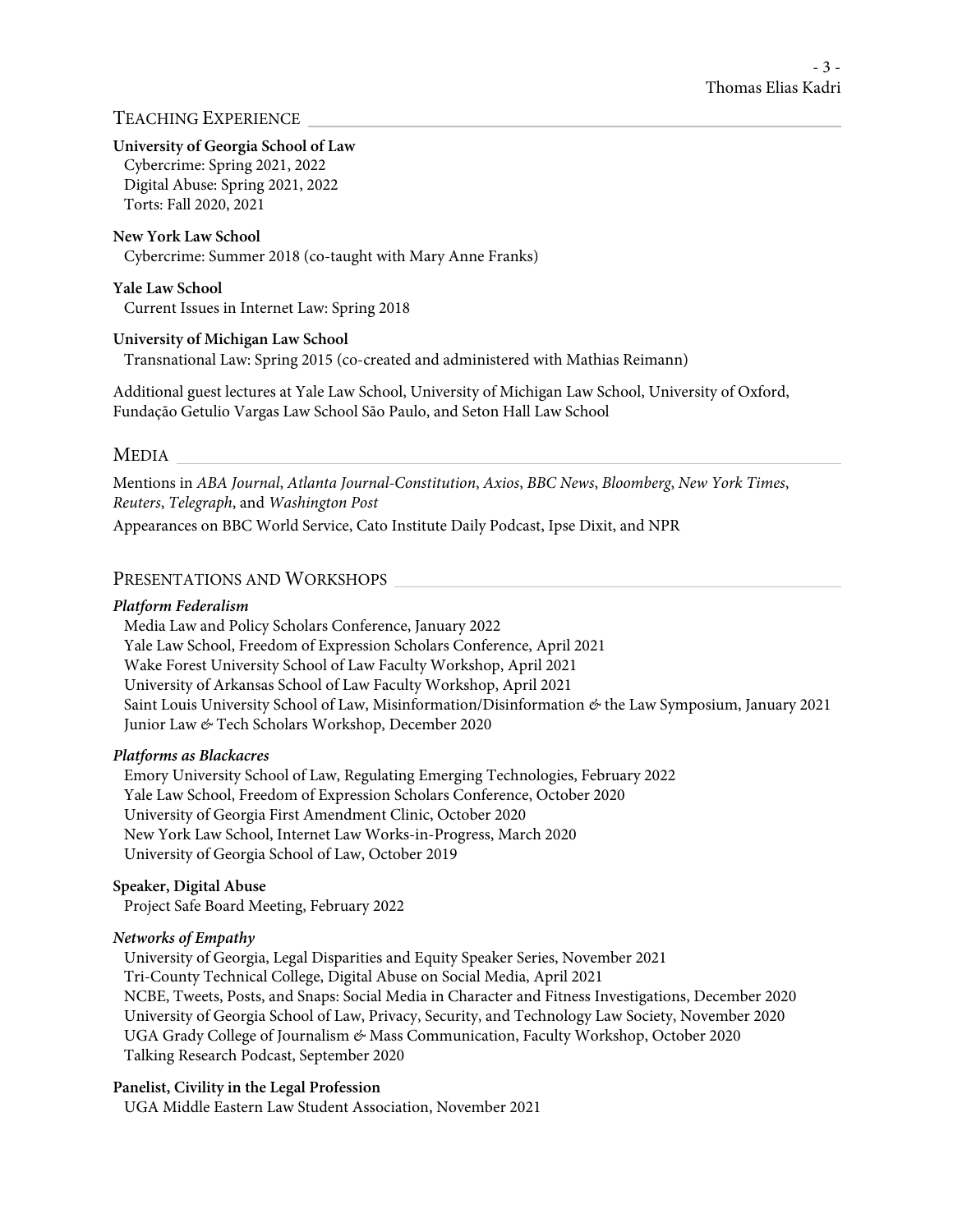#### Thomas Elias Kadri - 4 -

**Panelist, A Conversation About OER Authoring and Grant Opportunities** University of Georgia School of Law, Alexander Campbell King Law Library, October 2021

#### **Moderator, Law Dawgs at War**

- UGA Middle Eastern Law Student Association, September 2021
- **Discussant,** *Pharmaceutical (Re)capture* **by Liza Vertinsky** Emory-UGA Faculty Workshop, July 2021
- **Discussant,** *Privacy and/as Civil Rights* **by Tiffany Li** Georgetown University Law Center, Privacy Law Scholars Conference, June 2021
- **Discussant,** *Content Moderation as Surveillance* **by Hannah Bloch-Wehba** Yale Law School, Freedom of Expression Scholars Conference, April 2021
- **Panelist, Middle Easterners in Law** Emory *&* UGA Middle Eastern Law Student Associations, March 2021

#### *Digital Abuse and the Power of Tech-Inclusivity*

Northeastern University School of Law, J.R.R. Northeast Privacy Scholars Workshop, November 2020 Junior Law *&* Tech Scholars Workshop, August 2020 Emory-UGA Faculty Workshop, July 2020

**Moderator,** *The Case for Racism Response Funds: A Collective Response to Racist Acts* **by Monica Bell** University of Georgia School of Law, Sibley Lecture, November 2020

#### *Digital Gatekeepers*

Yale Law School, Big Tech *&* Antitrust Conference, October 2020 University of Melbourne, Competition Law in the Digital Economy, August 2020 University of Georgia School of Law, April 2020 Yale Law School, The Information Society Seminar, April 2020 Insper São Paulo, February 2020 University of Minnesota Law School, December 2019 Stanford University, Hoover Institution, May 2019

- **Discussant,** *Content Moderation Remedies* **by Eric Goldman** Yale Law School, Freedom of Expression Scholars Conference, October 2020
- **Discussant,** *The Indirect Purchaser Rule and Private Enforcement of Antitrust Law* **by Spencer Smith** Yale Law School, Big Tech *&* Antitrust Conference, October 2020
- **Moderator, COVID-19 and the Increase in Online Child Exploitation** University of Georgia School of Law, CEASE Clinic Fall Webinar Series, October 2020

### **Panelist, The Internet's Own Boy** University of Georgia School of Law, Alexander Campbell King Law Library, October 2020

**Panelist, All of Us: Candid Conversations about Mental Health** University of Georgia School of Law, Georgia Law Mental Health Alliance, October 2020

#### **Participant, SEC Torts Professors Workshop on Torts and Race** University of Arkansas School of Law, September 2020

- **Discussant,** *Pandemic Disability Discrimination* **by Ani B. Satz** Emory-UGA Faculty Workshop, July 2020
- **Panelist, Ask an Expert – Facebook and Freedom** University of Georgia School of Law, April 2020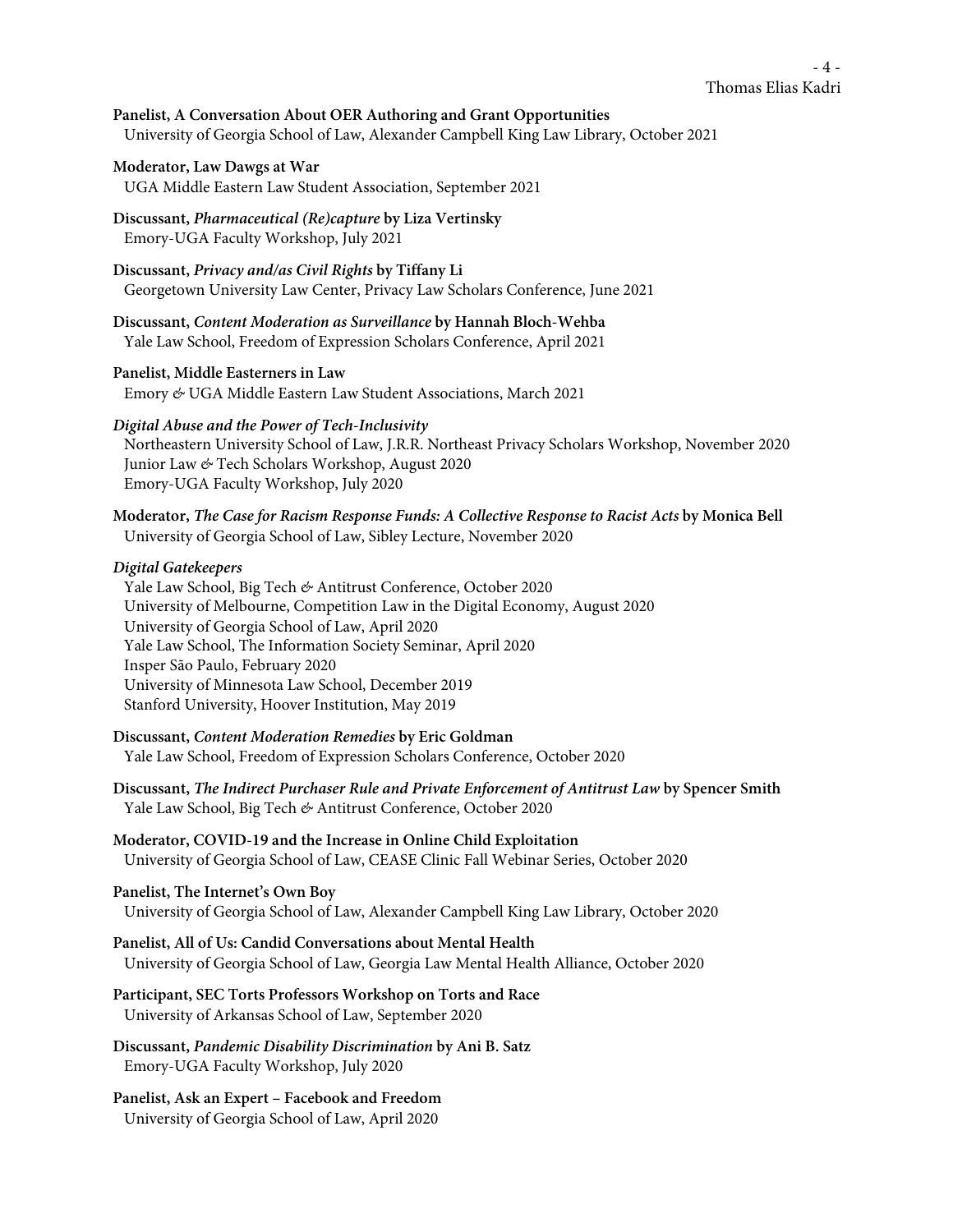**Panelist, Disinformation and Elections – What to Fear and What to Do** Insper São Paulo, February 2020

**Participant, Meeting on Synthetic and Manipulated Media** Carnegie Endowment for International Peace, November 2019

**Panelist, Symposium on News, Disinformation, and the Responsibility of Social Media Companies** University of Utah S.J. Quinney College of Law, October 2019

**Lecture, Competition Law and Digital Platforms** Fundação Getulio Vargas Law School São Paulo, September 2019

**Participant, Facebook Oversight Board: Berlin Workshop** Facebook, June 2019

*The Legal Implications of Synthetic and Manipulated Media* Carnegie Endowment for International Peace, June 2019

#### *Structural Constitutionalism for Speech Platforms*

University of Oxford, Department of Politics and International Relations, May 2019 University of Oxford, Blavatnik School of Government, May 2019 Stanford Law School, Constitutional Law Center, May 2019

**Participant, Social Media Governance Initiative Conference** Yale Law School, Justice Collaboratory, May 2019

**Panelist, Plenary Panel** Yale Law School, Freedom of Expression Scholars Conference, April 2019

**Discussant,** *A Skeptical View of Information Fiduciaries* **by Lina Khan** *&* **David Pozen** Yale Law School, Freedom of Expression Scholars Conference, April 2019

**Discussant,** *Bad Actors* **by Sarah Haan** Yale Law School, Freedom of Expression Scholars Conference, April 2019

*Cy Près Settlements in Privacy Class Actions* McGill University, Privacy Revolution Conference, March 2019

**Panelist, Constitutionalizing Speech Platforms**  Harvard Law School, Berkman Klein Center, April 2019

**Panelist, Who's Afraid of Big Tech?** Cato Institute, March 2019

**Participant, Data Care Act: Drafting Workshop** Stanford University, Center for Advanced Study in Behavioral Sciences, March 2019

*Drawing Trump Naked: Curbing the Right of Publicity to Protect Public Discourse* University of Houston Law Center, Works-in-Progress Intellectual Property Colloquium, February 2019 University of Maryland Carey School of Law, Maryland Law Review Symposium, February 2019 NYU Law School, NYU Tri-State Region IP Workshop, January 2019 Yale Law School, Freedom of Expression Scholars Conference, April 2018

**Opening Remarks, Measuring the Chilling Effect** Columbia University, Knight First Amendment Institute, November 2018

**Discussant,** *Supracompetitive Privacy* **by Greg Day** *&* **Abbey Stemler** Fordham Law School, Northeast Privacy Scholars Workshop, November 2018